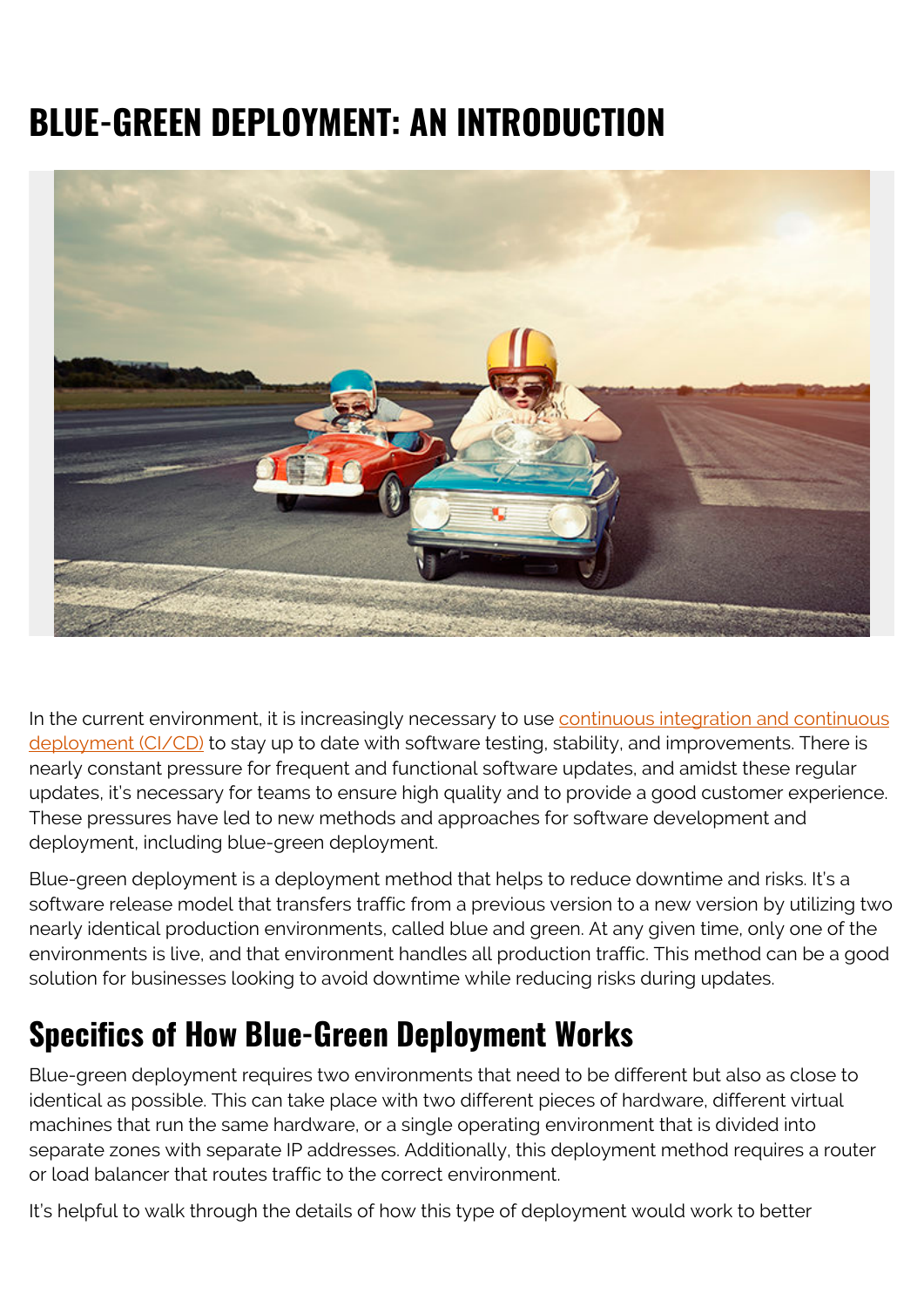understand this method. Let's start with an example where you're using version 1 of an app. The environment running version 1, we'll say the green version, would be live. The router or load balancer would direct all users to that version. You can then develop and deploy version 2, the blue version, to the same environment while still directing all users to the green version. At this point, you're able to run any smoke tests, ensuring that all aspects of version 2 are working correctly without risks of disruption. Once version 2 is ready for full deployment, you route users to the blue version and disconnect traffic to the green version. At this point, the blue version is live and the green version is in standby.

If any bugs or performance issues arise with version 2, you can always reroute traffic to version 1 without any substantial interruptions or concerns. What's more, once you're comfortable that version 2 is working correctly and is stable, you can update the green version to version 2. This allows for disaster recovery and allows you to begin developing additional updates as needed.

This structure allows for ongoing development, testing, and deployment and gives developers a non-live environment for testing and deployment of the next release. The result is two environments that are consistently transitioning between being live, being the previous version, and offering staging for the next version.

## **Pros and Cons of Using Blue-Green Deployment**

The key benefits that this deployment system offers are the elimination of downtime and a reduction of risks. Because the switch from blue to green happens almost instantaneously, there is no downtime for users. In fact, users won't even notice when the switch happens.

Additionally, because it allows staging, rollback, and disaster recovery, it reduces the risks that are associated with updates. This method allows for tests to take place in production and offers a full environment for testing. This is ideal for developers, making them confident that all aspects of updated software are working appropriately prior to launch. Plus, it's an effective way to avoid surprise errors, which are frustrating for users and development teams. Further, it's reassuring for teams to know that in a worst-case scenario, they can always reroute users back to the original version. Finally, once the new version is stable, the new release can go to standby and can offer recovery in the event of a disaster.

Another important benefit is the ability to deploy at any time. Because this process eliminates downtime, it lets teams deploy whenever they want. Historically, deployments have taken place in the middle of the night or on weekends. Not only does this have the potential of disrupting users, but it's also disruptive for development teams. Being able to deploy updates anytime allows for having the entire team present and fully engage (as opposed to deploying in the middle of the night, with a reduced and tired team). This helps to reduce errors and to ensure a smooth deployment.

While blue-green deployment offers some clear benefits, it also comes with some costs. Because the transition from green to blue happens instantaneously, there is the potential for the transactions or sessions taking place at the time of the switch to be lost. There are ways to potentially avoid this for example, some designs allow for sending those transactions to both systems and others allow for putting a new version in read-only mode before cutover and then switching to read-write mode. Regardless, this can be a problem area and is something for teams to acknowledge and address before using blue-green deployment.

Another issue with this method is that not all environments have the necessary resources to